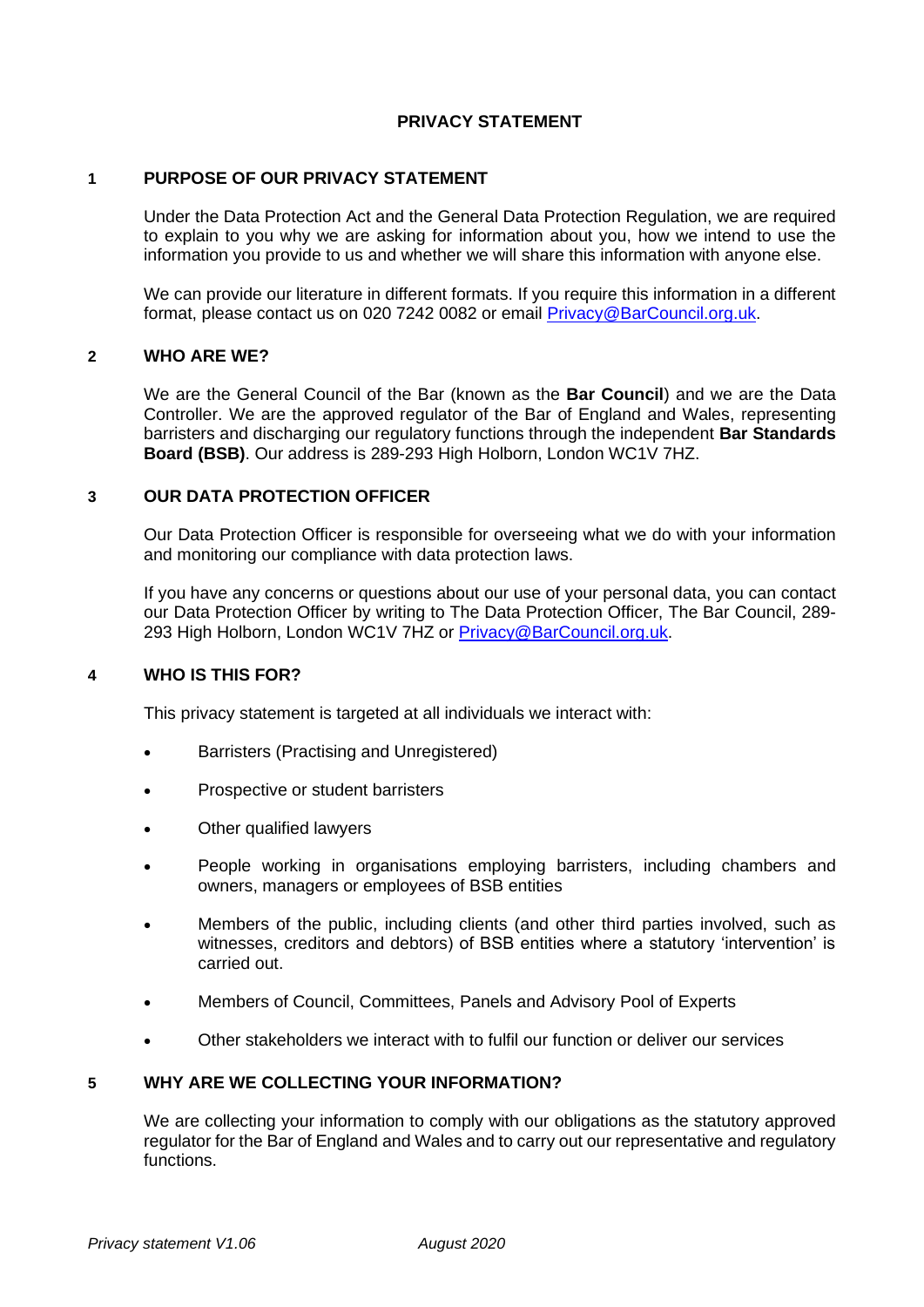The Bar Council promotes:

- the Bar's high-quality specialist advocacy and advisory services;
- fair access to justice for all;
- the highest standards of ethics, equality and diversity across the profession; and
- the development of business opportunities for barristers at home and abroad.

The Bar Standards Board objectives as laid out in the Legal Services Act are:

- protecting and promoting the public interest;
- supporting the constitutional principle of the rule of law;
- improving access to justice;
- protecting and promoting the interests of consumers;
- promoting competition in the provision of services;
- encouraging an independent, strong, diverse and effective legal profession;
- increasing public understanding of citizens' legal rights and duties; and
- promoting and maintaining adherence to the professional principles.

## **6 WHAT INFORMATION ARE WE COLLECTING?**

All the information we collect about you will be stored and used by us in accordance with this privacy statement and in accordance with your rights as described in Section 13 of this statement under the Data Protection Act and the General Data Protection Regulation.

## *Personal data*

The information which we process about you is collected:

- when you complete an online form, or update your details on the Bar Council, the Bar Standards Board or the My Bar websites;
- when you complete an online form or update your details on websites provided in conjunction with the Bar Council such as the Direct Access Portal and the Pupillage Gateway;
- when you submit an application or form to us online or manually;
- when you complete a survey or otherwise provide us with information for research purposes;
- when you contact the Bar Council or the Bar Standards Board by email, post, telephone or fax;
- when you contact by telephone, we may record telephone conversations to provide reasonable adjustments you have requested;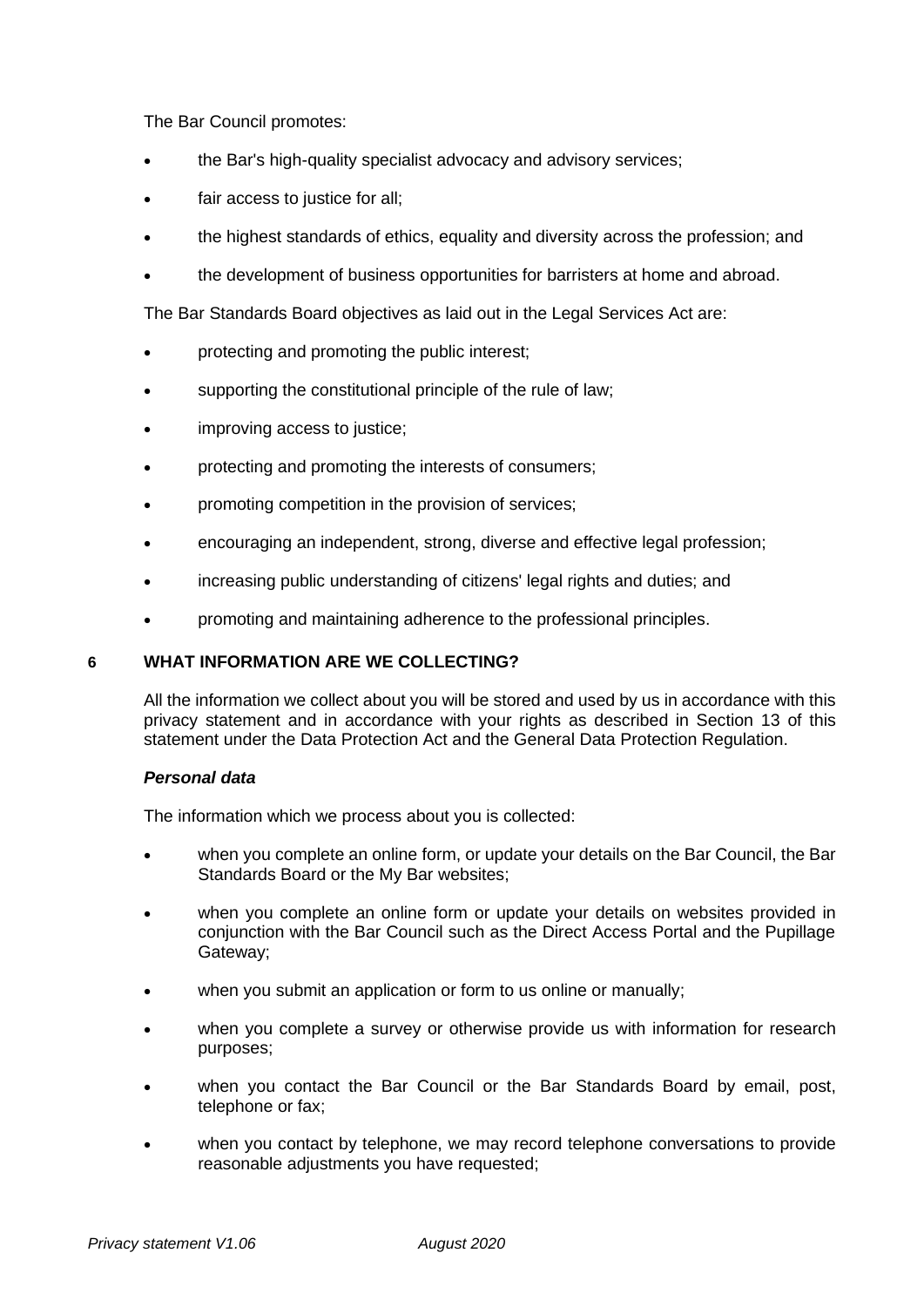- from persons duly authorised by you, such as your employer, or a clerk or administrator at your chambers, to provide information on your behalf; when we receive information and reports about conduct, or are investigating such information or reports, provided to us by yourself or third parties;
- when we carry out a statutory 'intervention' into Alternative Business Structures or Authorised Persons, which involves taking control of the practice of an Authorised Person in the interests of clients and the public.
- when you provide services to us or undertake activities which form part of your obligations under the terms of your appointment or our contractual terms;
- when we administer our appointment, recruitment and appraisal processes for Council, Committee, Panel and Advisory Pool of Experts members;
- if you visit our office, your image may be captured on our closed-circuit television (CCTV) operating at the entrance to each of our floors, primarily for security and safety purposes. Images are viewed on a live feed and stored securely for 30 days, when they are overwritten. (See our CCTV Policy for more information [link]).
- through cookies on our website (for further information see our Cookies Notice [link])
- IP addresses collected through our websites, these are only stored for 90 days for security reasons and subsequently destroyed.

The information which we collect about you from other sources:

- From the Council of the Inns of Court and the Inns of Court (Students and Call to the Bar datasets)
- from Pearson VUE (Bar Course Aptitude Tests datasets)
- from Pearson VUE and Authorised Education and Training Organisations (Bar Professional Training Course and Bar Transfer Test datasets)
- Legal Ombudsman (Complaints information)
- Bar Mutual Indemnity Fund (Insurance information)
- Judicial Appointments Commission
- Queen's Counsel Appointments (QC appointment information)
- when obtaining the references from referees you have supplied, for the purpose of confirming your suitability for appointment to committees, panels or expert groups

The information which we collect about you through the above processes will typically be your name and contact information such as postal address, email address and telephone numbers, your contact history, subscriptions, any application information or report from you and in relation to cookies, your internet log information and visitor behaviour information.

If you take part in online exams run by Pearson VUE using their remote proctoring test services, they may collect facial images of you and ID, such as a driving licence or passport, to authenticate your identity, on our behalf. They may also make video and audio recordings for the purposes of identity verification and to ensure the integrity of the testing process.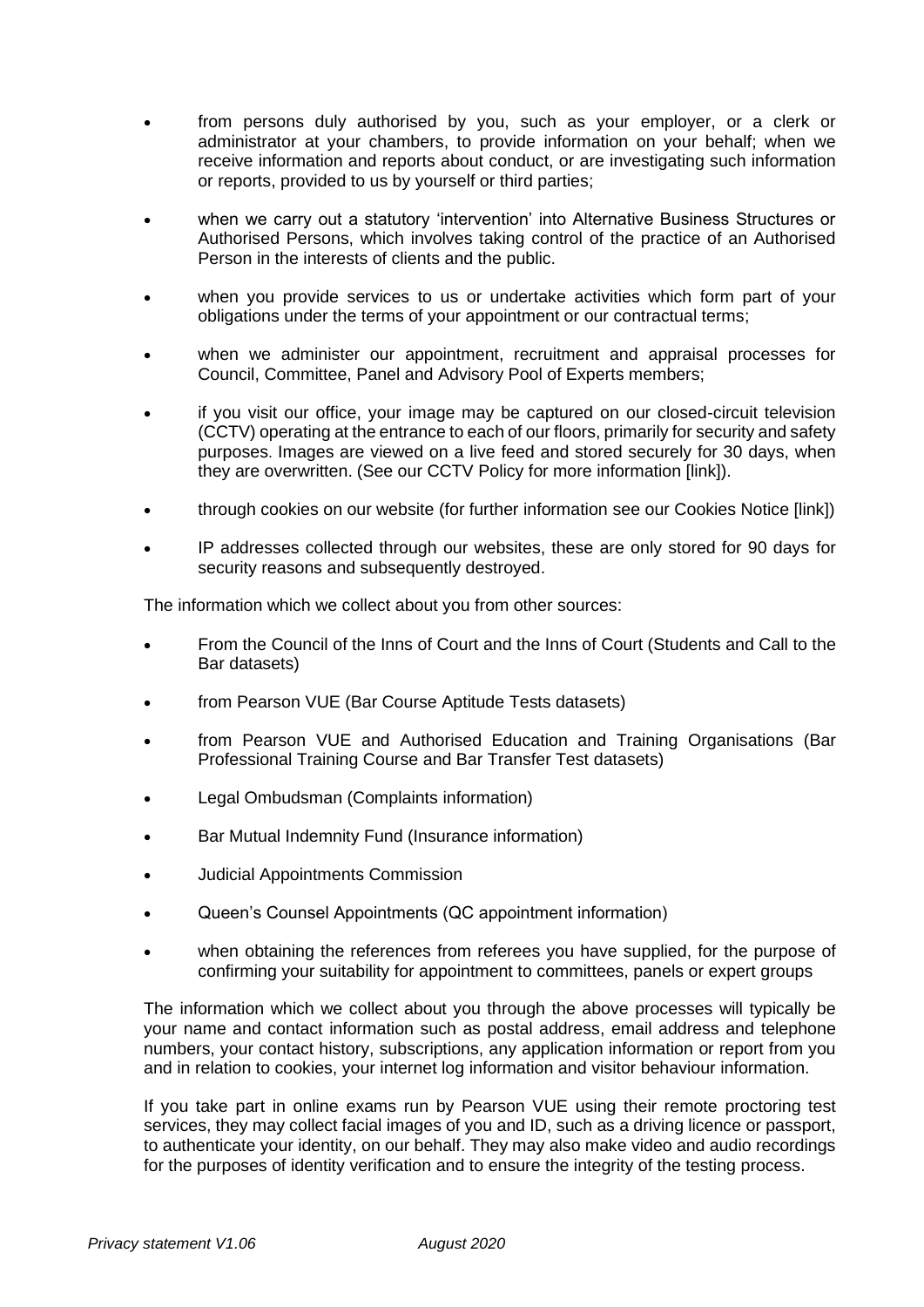If you are a barrister or prospective barrister, we will collect information about your education history and results, Call to the Bar information, practising details, roles and employment positions, qualifications, professional details, rights, entitlements, registrations, subscriptions, applications, authorisations, demographics, complaints and conduct history. Pearson VUE may also pass us your equality and diversity data, if you have provided it to them when taking the Bar Course Aptitude Test (BCAT). Where we carry out a statutory 'intervention' we will also collect client files, employee files and general office files.

### *Special categories of personal data*

Some of the information which we collect to fulfil our public sector equality duties as well as deliver regulatory objectives will be special categories of personal data (also called sensitive personal data) to which greater protection is provided by the data protection laws. The information which falls within this category includes information about:

- disability and health
- sexual orientation and/or gender identity
- a person's racial or ethnic origin
- religious or philosophical beliefs
- membership of a trade union
- political opinions
- genetic data and biometric data (we may collect biometric data to authenticate the identity of those taking online examinations)

### *Information about criminal convictions and offences*

Information about criminal convictions and offences does not fall under the definition of special categories of personal data but it is still afforded greater levels of protection.

## **7 WHAT IS THE LAWFUL BASIS FOR USING YOUR INFORMATION?**

### *Personal data*

In accordance with the data protection laws, we need a "lawful basis" for collecting and using information about you. There are a variety of different lawful bases for processing personal data which are set out in the data protection laws.

The lawful bases on which we rely in order to use the information which we collect about you for the purposes set out in this notice will be:

- using your information is necessary for the performance of a task carried out in the public interest (to fulfil our statutory regulatory and representative obligations) which we refer to as the "public task" basis; or
- you have provided consent to our use of your information; or
- using your information is necessary to fulfil a contract you have with us, or because you have asked us to take specific steps; or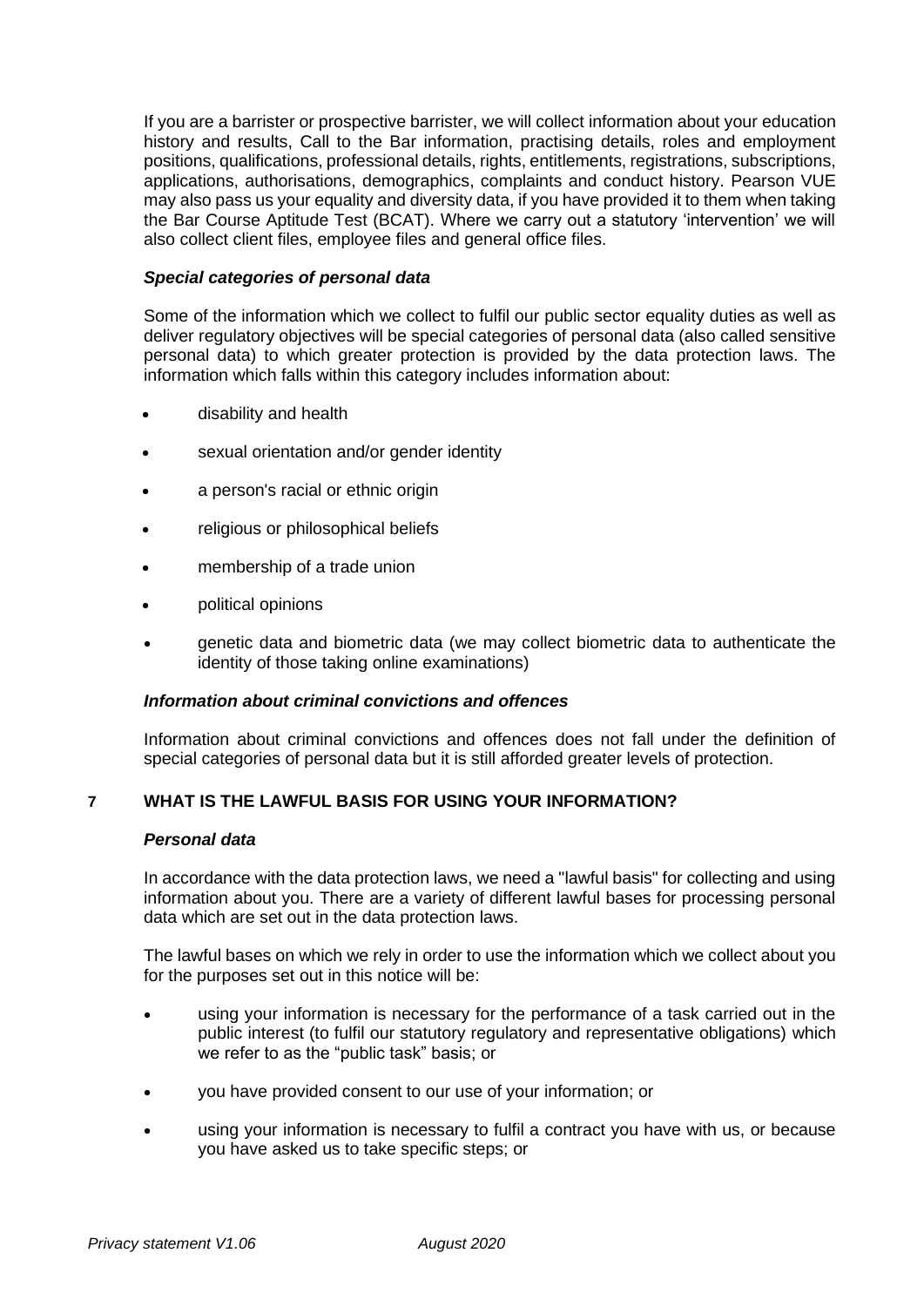• using your information is necessary for the pursuing of legitimate interests of the General Council of the Bar and/or the Bar, including the images we record on CCTV.

### *Special categories of personal data*

The lawful basis on which we rely in order to use your sensitive personal data/special categories of personal data which we collect about you will be:

- that it is necessary for the performance of a task carried out in the public interest (to fulfil our statutory regulatory and representative obligations); and
- for reasons of substantial public interest, for the reasons above, and in order to monitor and review the existence or absence of equality of opportunity or treatment.

### *Information about criminal convictions and offences*

The lawful basis on which we rely in order to use information that may relate to any criminal convictions and offences will be:

- that it is necessary for the performance of a task carried out in the public interest (to fulfil our statutory regulatory obligations); and
- for reasons of substantial public interest, specifically, that it is necessary for the exercise of our regulatory functions.

## **8 WHAT ARE WE GOING TO DO WITH YOUR INFORMATION?**

### *Personal data*

The information which you provide to us will be used to deliver the following regulatory and representative functions using the lawful basis of "public task" under our approved regulator status in the Legal Services Act 2007:

### **Regulatory functions delivered by the Bar Standards Board**

- governance, regulatory strategy and policy development, including research;
- authorisation to practise and changes in practising details;
- applications for rights and entitlements or for waiving certain regulatory requirements;
- to enable persons with delegated responsibility for your chambers/employer to complete authorisation to practise forms and procedures on your behalf;
- registration and completion of pupillage;
- authorisation and regulation of entities (authorised bodies and licensed bodies) including, where appropriate, their owners, managers and employees;
- regulation (including regulatory assurance and supervision) of barristers (and in certain circumstances those employed by barristers) and those qualifying as barristers, authorised bodies, licensed bodies and education and training provision for prospective and current barristers;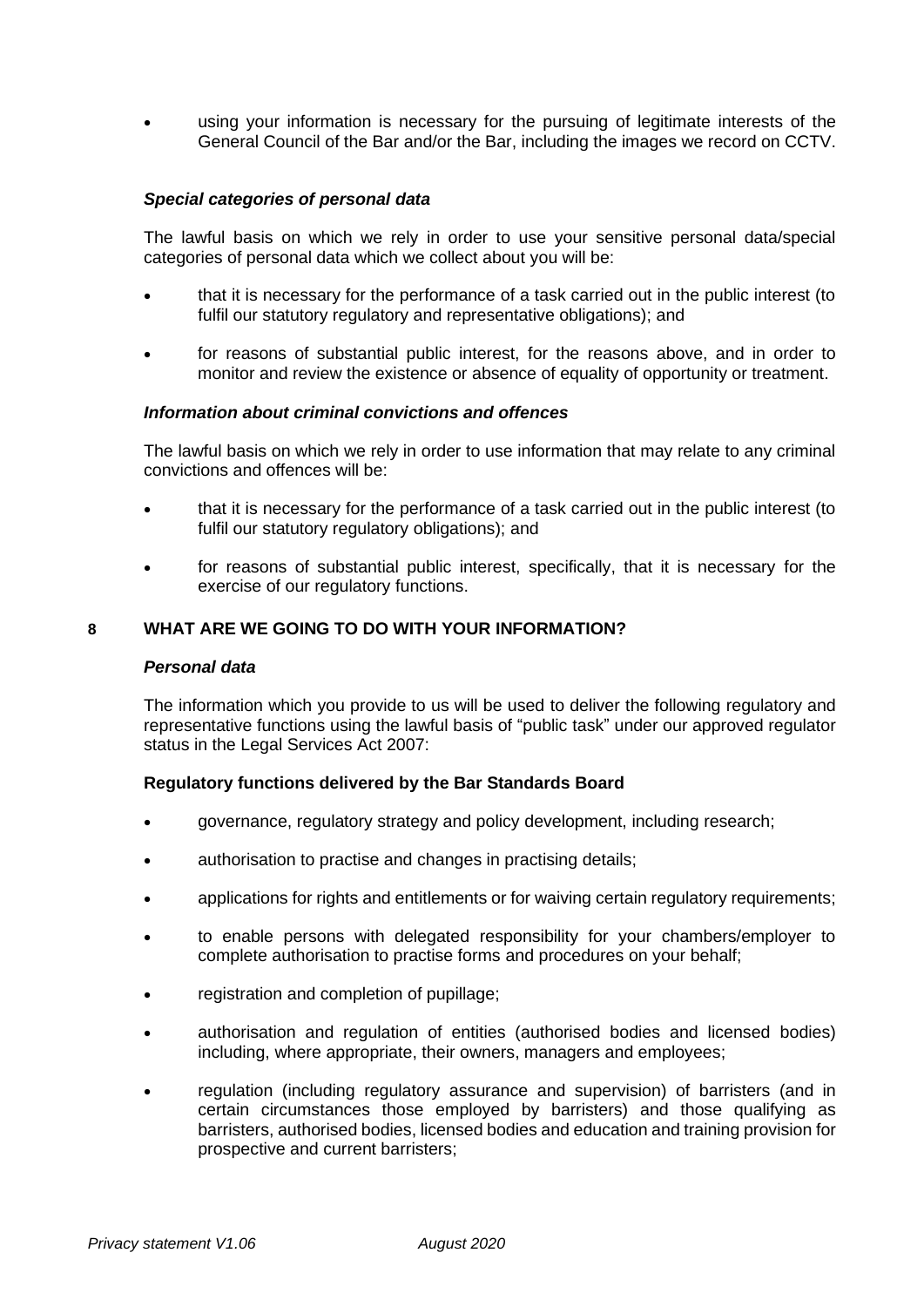- dealing with enquiries, reports about conduct matters, carrying out investigations and taking enforcement action;
- maintaining the Barristers' Register; and
- sending Bar Standards Board Regulatory Updates & Information.

## **Representative function delivered by the Bar Council**

- governance and strategy management and development
- influencing of policy with Government in relation to the administration of justice;
- provision of policy and practical support, guidance and initiatives to barristers on practice management issues and in relation to practises undertaken by barristers;
- provision of policy and practical support, guidance and initiatives to authorised and licensed bodies;
- provision of policy and practical support, guidance and initiatives to support prospective barristers in education and training and upon entry to the Bar;
- the promotion of relations between the approved regulator and relevant national or international bodies, governments or the legal professions of other jurisdictions
- promotion of equality, diversity and social mobility across the profession; and
- for practising barristers, we will use your information, under the lawful basis of legitimate interests, to send representation, policy, support and justice campaign information for the Bar.

**We may seek your consent** to use your information for the following reasons:

- for the administration and communication of events such as the Bar Conference, training and road shows;
- for public relations and marketing purposes directly relating to the profession;
- to keep you up to date with the range of services from our partners, including products and benefits;
- to create and update your profile on the Juriosity Platform (new Bar Directory);
- to change mailing preferences in relation to purposes other than our representational or regulatory functions;
- in the case of cookies, it will allow us to provide you with a tailored and appropriate user experience on our website;
- to receive representation, policy, support and justice campaigns for the current and prospective Bar (other than practising barristers)
- to receive regulatory updates and information (other than practising barristers)

If you sign up to pay the Bar Representation Fee, this will include us processing your data for the administration of membership records, such as member services, Xexec benefits and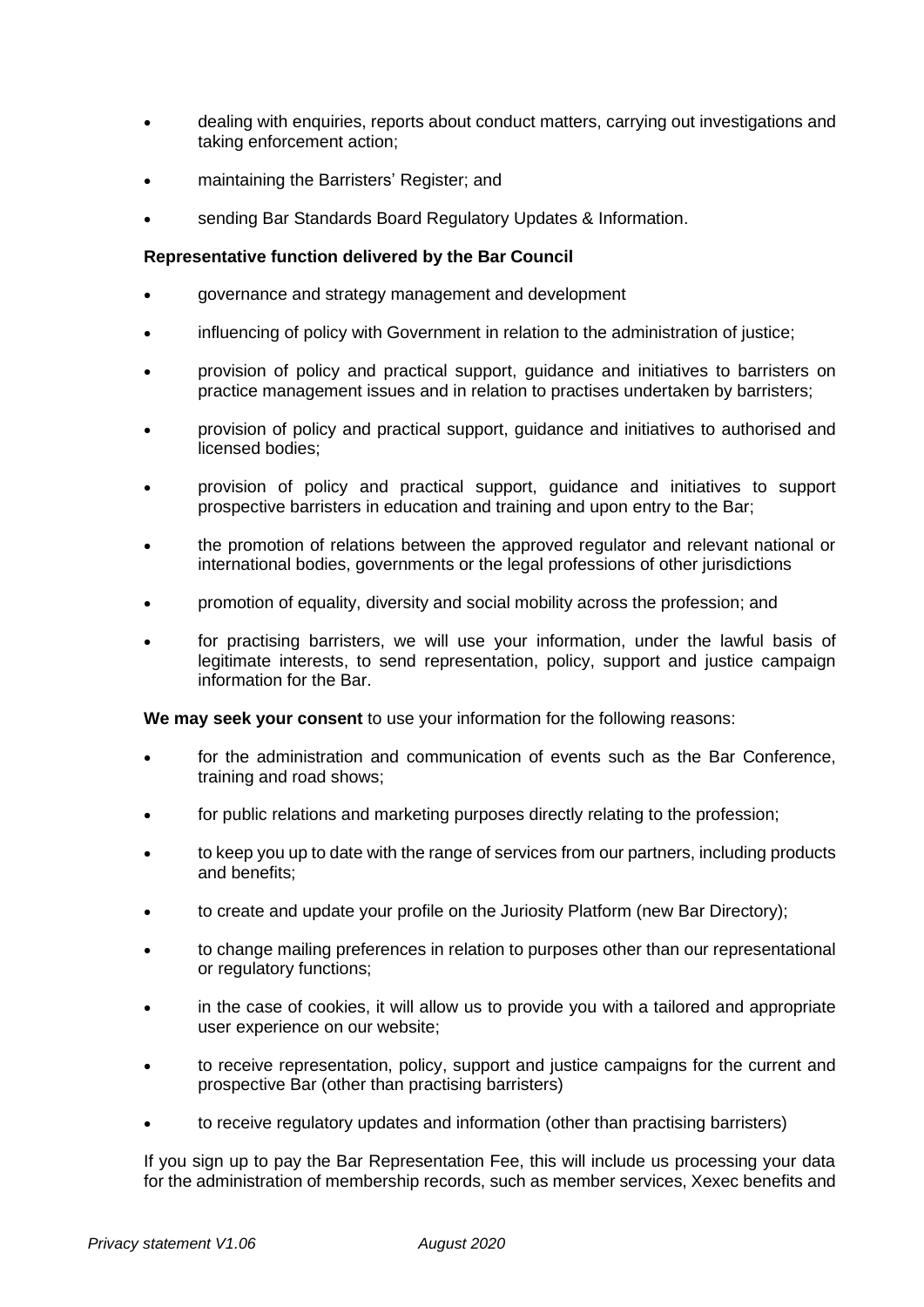Council magazine subscriptions, although you will have the option to say you don't want to receive these benefits by emailing Member Services a[t MemberServices@BarCouncil.org.uk](mailto:MemberServices@BarCouncil.org.uk)

## *Special categories of personal data*

We are committed to ensuring that access to the Bar should be equally open to all. Therefore, the special categories of personal data which we collect from you will be used for the following purposes:

- to fulfil our statutory obligations under the Equality Act 2010 and the Legal Services Act 2007, including Equalities monitoring and research;
- to monitor the data trends of those entering the Bar to understand how people from a range of backgrounds progress in their careers. We may publish anonymised analysis of this information on our website.

If you require further information as to why the General Council of the Bar gathers diversity data from you to fulfil its statutory function as approved regulator and fulfil its public sector equality duties, please contact the Equality and Diversity team at the Bar Council or the Bar Standards Board on 020 7242 0082.

## *Information about criminal convictions and offences*

We collect information concerning criminal convictions and offences in relation to those who practise as barristers in England and Wales and members appointed to Committees, Panels and Advisory Pool of Experts. We collect this information as part of our regulatory function.

Some of this information is collected routinely through the Authorisation to Practise process, to comply with money-laundering regulations.

## **9 SHARING YOUR INFORMATION**

### *Contractors and sub-contractors*

It may be necessary to share your information with our contractors and sub-contractors so they can provide a service to you or to enable us to deliver our statutory function or services you have agreed to. The contractors and sub-contractors shall be contractually required to ensure that they adhere to the security requirements imposed by the Data Protection Act and/or the General Data Protection Regulation (as applicable).

Our contractors and sub-contractors will not share your information with any other parties (except in the case of our file storage contractor) and will only be able to use the information when completing work on behalf of us.

### *Regulators and other legal obligations*

We may also share your information with other bodies with official authority, such as the Legal Ombudsman, Legal Services Board, other regulators, the Council of the Inns of Court, Queens Counsel Appointments, Judicial Appointments Commission and the Office of the Immigration Services Commissioner, HM Revenue and Customs (HMRC) and with other organisations where we have a legal obligation to share the information with them or where there is a legitimate legal basis to do so. Where we carry out statutory 'interventions' we will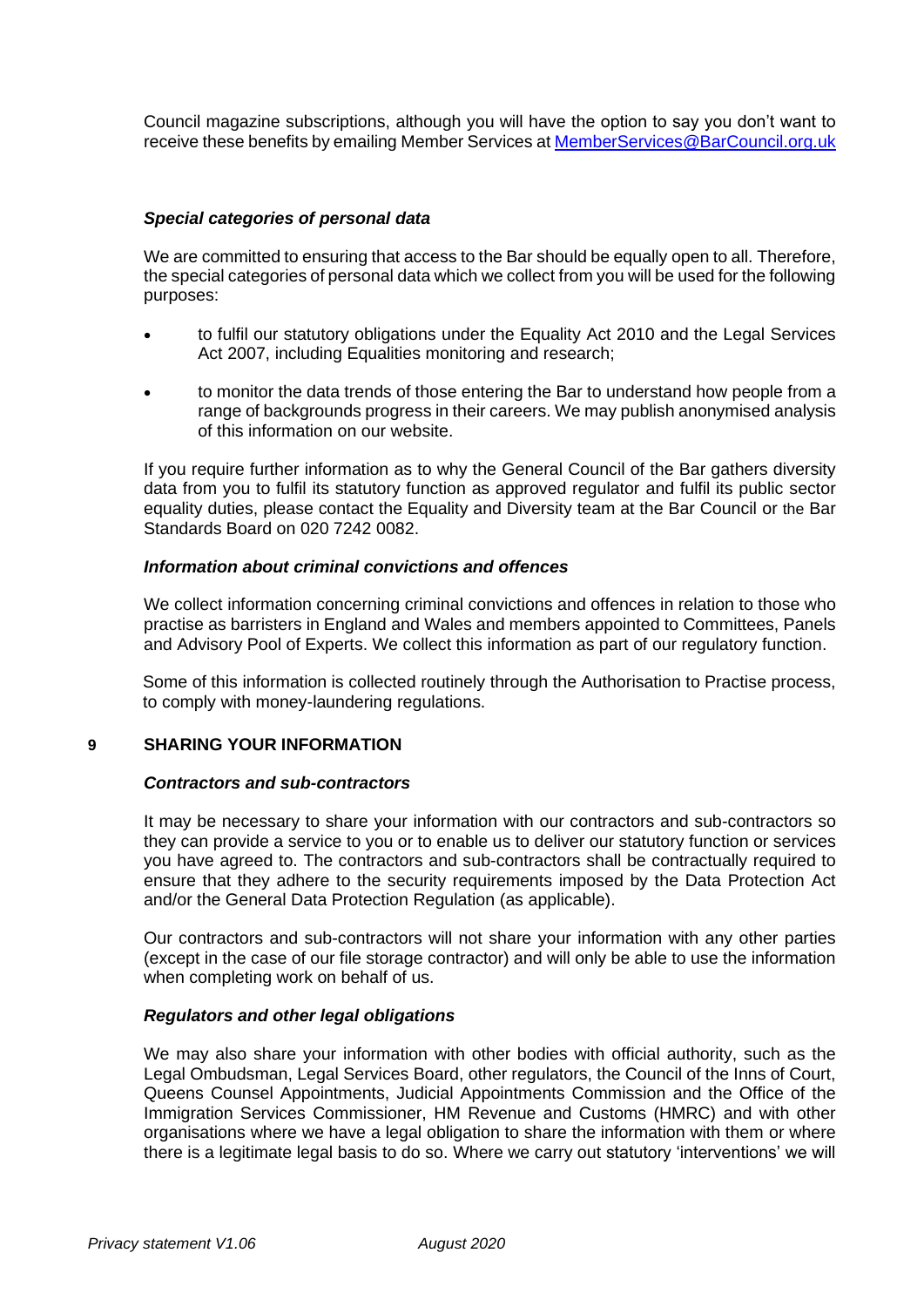do this in association with Intervention Agents (who are firms of solicitors) with whom BSB will share the data concerned.

## *Other organisations*

We may from time to time share or receive information about you from other organisations. such as:

- the police for the purpose of detection and prevention of crime;
- organisations with a function of auditing and/or administering public funds for the purpose of detection and prevention of fraud;
- the Inns of Court in order to keep their records' up to date and facilitate your relationship with them;
- HM Courts and Tribunal Service (HMCTS) for the administration of the Court ID Cards scheme;
- Bar Mutual Indemnity Fund;
- Authorised Education and Training Organisations (AETOs);
- if you elect to make a pro bono donation, we will share your contact details and details of your donation with Advocate (previously the Pro Bono Unit); or
- if you provide consent, we may share your information with a third-party organisation for marketing purposes.

We have various memoranda of understanding and/or data sharing protocols with many of these organisations, including the Inns of Court and Council of the Inns of Court, the Legal Ombudsman, the Bar Mutual Indemnity Fund, HMCTS and the AETOs. Memoranda of Understanding can be found at: https://www.barstandardsboard.org.uk/about-us/workingwith-others.html.

### *The public*

If you are a qualified barrister, some of your personal data (as defined in the Bar Standards Board Handbook) is publicly accessible via the Barristers' Register webpage.

If you apply for, and are granted, a waiver from any BSB Handbook rules, we will confirm that a waiver has been granted to a member of the public who requests it.

If you are a member of a Committee, Panel, or Advisory Pool of Experts, some of your personal data is publicly accessible and/or on the BSB or Bar Council website.

### **10 TRANSFERRING YOUR INFORMATION ABROAD**

If you are a qualified barrister, your personal data (as defined in the Bar Standards Board Handbook) is accessible internationally via the Barristers' Register webpage.

If you are a member of a Committee, Panel, or Advisory Pool of Experts, your personal data is accessible internationally on the BSB or Bar Council website.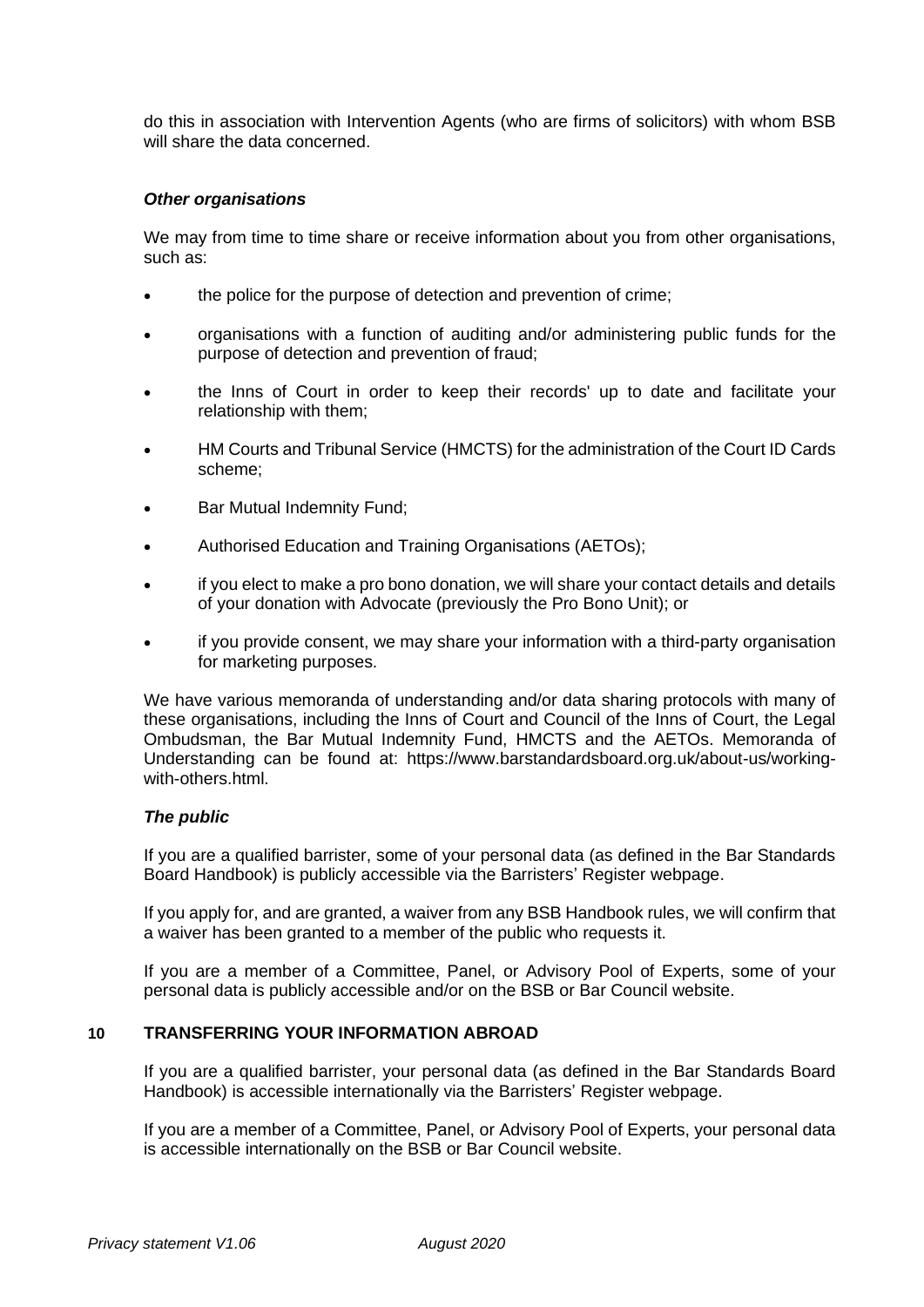Pearson VUE store data they hold on behalf of the Bar Standards Board in the United States. This arrangement is covered by Standard Contractual Clauses.

## **11 SECURITY OF YOUR PERSONAL INFORMATION**

The information that you provide will be stored securely on our electronic systems. Our security measures and procedures reflect the seriousness with which we approach security and the value we attach to your information. These measures and procedures are audited and reviewed.

Only relevant members of staff will have access to the information you provide to us. Those members of staff will have received appropriate data protection training.

Any payment transactions will be encrypted (using SSL technology).

## **12 CAN WE USE YOUR INFORMATION FOR ANY OTHER PURPOSE?**

In limited circumstances we may use your information for a purpose other than those set out in this policy. If we intend to do so, we will provide you with information relating to that other purpose before using it for the new purpose.

## **13 STORING YOUR INFORMATION AND DELETING IT**

In accordance with the General Council of the Bar obligations under the Data Protection Legislation, the Council shall only retain personal data for as long as is necessary for the legitimate purposes for which the personal data is processed. This includes information provided to the General Council of the Bar, or a third party on our behalf, for research purposes.

When those purposes come to an end, the General Council of the Bar shall securely delete the personal data unless the retention of the personal data is required for archiving purposes which are in the public interest, scientific or historical research purposes or statistical purposes in accordance with Article 89 (1) of the GDPR or other applicable provisions under the Data Protection legislation.

When one of the above situations arise, we will review the information which we hold concerning you and determine whether there are any legal reasons why we need to continue holding that information. Once the identified purpose comes to an end, unless there is another identifiable purpose for which it is necessary to hold on to your information, we will delete your information.

If you provide information for research purposes, at the end of the research project the information will be deleted or kept in an anonymised or pseudonymised format unless you are specifically notified otherwise

If you would like further information about our data retention and disposal schedule then please contact [Privacy@BarCouncil.org.uk](mailto:Privacy@BarCouncil.org.uk)

## **14 YOUR RIGHTS**

In relation to the information which we hold about you, you are entitled to:

see a copy of the information: